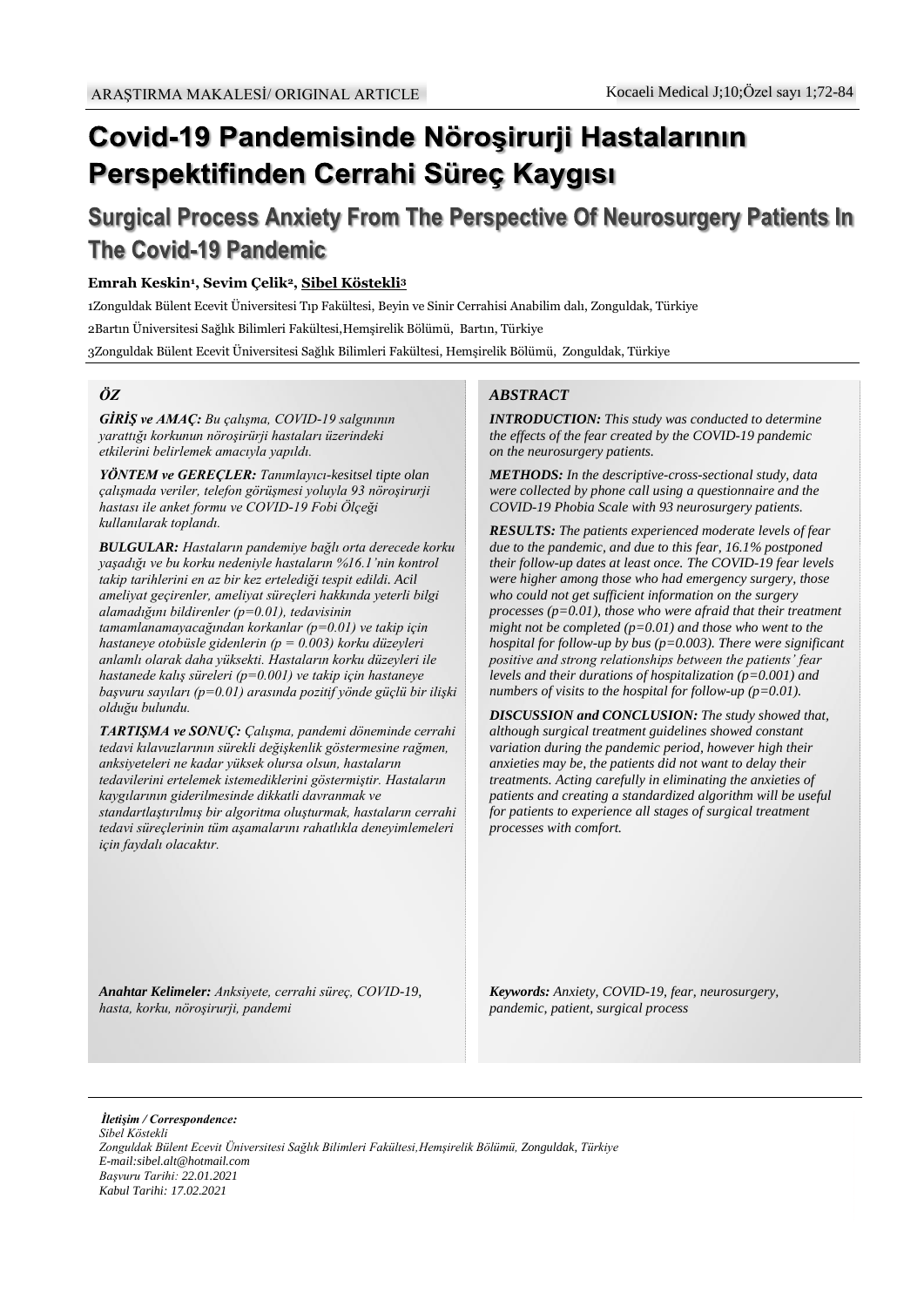# **INTRODUCTION**

 COVID-19, which started in China and is communicable through droplets and direct contact with infected individuals, has been declared as a pandemic by the World Health Organization (WHO) as it has spread fast intercontinentally and may cause deadly acute respiratory syndrome (1). After this declaration of WHO, countries have informed all parts of the society about fighting against this deadly pandemic by effective usage of today's communication technologies, especially social media (2). While a clear conclusion has not been yet reached about the treatment procedures and vaccination for COVID-19. There are ongoing vaccination studies, although the application has started. Therefore, it is attempted to take the process under control with guidelines that show frequent changes (3).

 The pandemic adversely affects many countries, especially China, which is experienced in epidemics. First of all, chronic patient follow-up and treatment in the health system are negatively affected (4,5). This situation has not only led to uncontrolled management of the healthcare system but also affected the follow-ups and treatments of chronic patients negatively. It is a known fact that these patients have higher morbidity and mortality rates (6), and it is clear that especially their anxiety levels regarding the pandemic would be higher than other patients.3 With addition of surgical treatment needs onto this, postponement of treatments by patients may be in question (7-9).

 In the early periods of the pandemic, the consensus among all health organizations, especially WHO and the Centers for Disease Control and Prevention (CDC), was to cancel or postpone all elective surgeries at all hospitals without regard to provision of the optimal conditions regarding the pandemic. Surgeries that require emergency intervention were kept outside this scope, and they were recommended to be continued at hospitals other than pandemic hospitals (7-10). While having a surgical intervention has already been a process involving uncertainty, anxiety and stress for patients and relatives, the anxieties of healthcare professionals regarding the surgical process have also increased with the onset of the pandemic. In addition to the complication risks of surgery, the risks created by the pandemic

process were also involved in this process (11,12,13).

 While the fear of getting infected is a significant source of anxiety, in this period where even conservative treatments were postponed, the option of surgical treatment influenced patients negatively and increased their stress levels especially at the beginnings of the process. In this context, the finding in the study by Lei et al. (2020) that the mortality rate of 34 patients who were diagnosed with COVID-19 after surgery was 20.5% showed how right this anxiety is (14).

 In the new world order created by COVID-19, fractures started to be shaped in time in the relationship between healthcare professionals who endured serious damages at first stages and patients (15). As in every field of medicine, for neurosurgery patients, too, new treatment and follow-up algorithms have been developed by the rise of the increasing morbidity and mortality risk above the acceptable levels (16,17).

 Although, in line with guidelines published regarding management of the surgical process, healthcare professionals manage the process correctly and have high self-sacrifice levels, it is also important for patients to participate in the treatment and care process (18). Especially the surgical process consists of a set of stages that require the physician, nurse, patient and relatives to directly communicate. Even after being discharged, patients' relationships with the hospital may continue due to reasons such as drainage, dressing and checking the incision area (19,20).

 In the province where the study was conducted, the high density of positive cases since the beginning of the pandemic suggests an important consideration in patient anxiety levels. Although there are studies conducted so far to measure the anxiety levels of neurosurgery patients, no study has been conducted to measure the questions forming among patients and patients' knowledge levels about the pandemic during the pandemic process. The most important problems in this pandemic period include the knowledge statuses of neurosurgery patients who receive surgical intervention on the pandemic, their fear levels and the relationship between data regarding the surgical treatment and care processes and COVID-19 fear levels.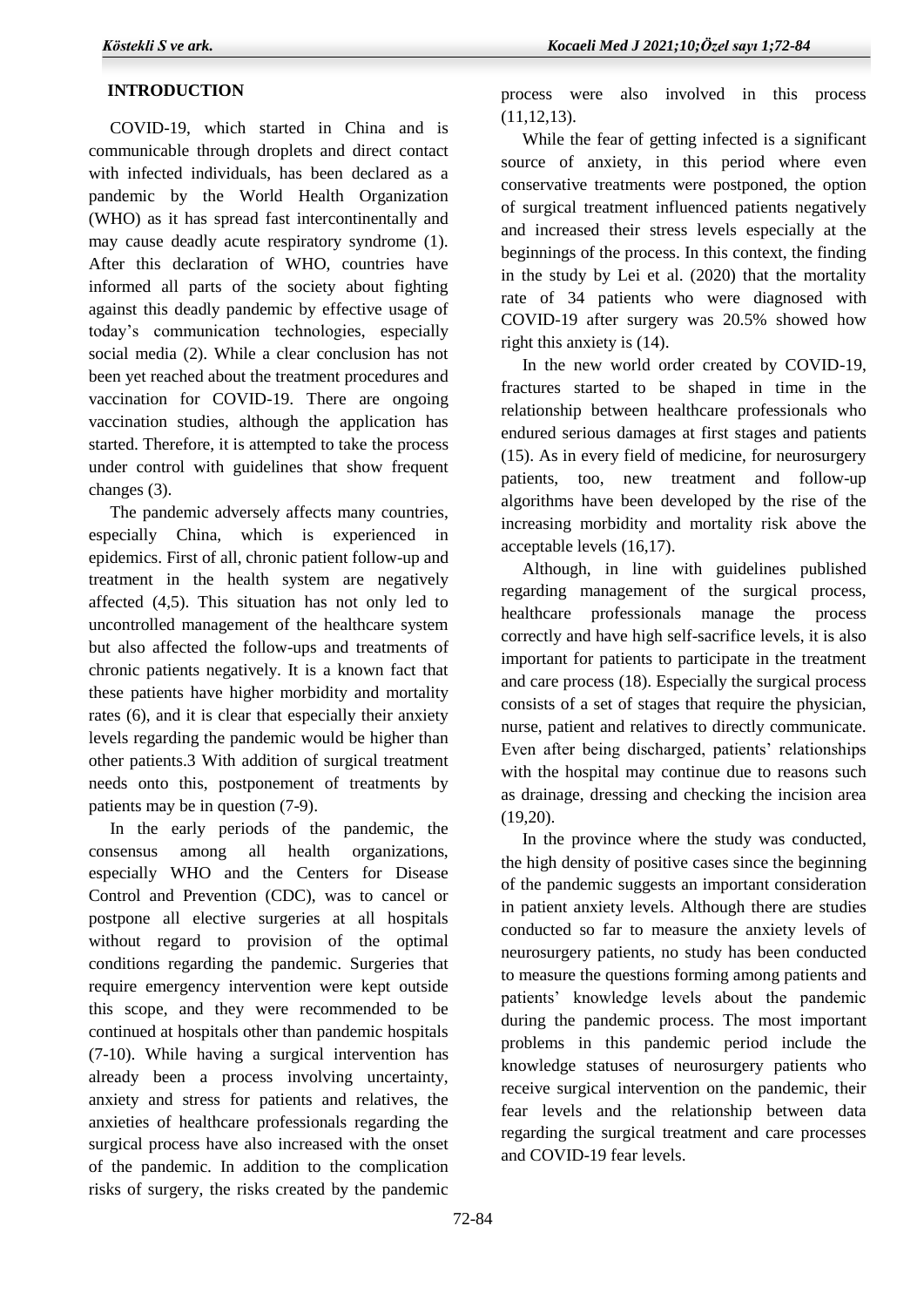This study was conducted for the purpose of investigating the effects of anxiety, stress and fear created by COVID-19 on the surgical treatment and care processes of neurosurgery patients in the pandemic period.

## **METHODS**

# *Type, Population and Sample of The Study*

 This descriptive and cross-sectional study was conducted between March and October 2020 at the neurosurgery clinic of Zonguldak Bulent Ecevit University Health Application and Research Center Hospital with patients who received neurosurgical interventions after the first case of COVID-19 was seen in Turkey. The population of the study consisted of 125 patients. The study was conducted with 93 patients (74.4%) among these patients whose relationships with the hospital were ongoing in relation to their treatment or care after the surgical intervention, who were not diagnosed with COVID-19 after the surgical process, were able to communicate via the telephone, were 18 years old or older and agreed to participate in the study. Two patients did not agree to participate in the study, 11 patients could not be reached (mistake in telephone number or not answering the telephone), 19 patients had consciousness state disorders, and so, these 32 patients were not included in the sample.

# *Data Collection Instruments*

 The data in the study were collected by using a Questionnaire Form consisting of two parts and the Coronavirus-19 (COVID-19) Phobia Scale.

 *Questionnaire Form:* The first part of the questionnaire consisted of 18 questions on the demographic and health-related characteristics of the patients (sex, age, education and employment status, marital status, presence of comorbidity, surgical intervention that they had, duration of hospitalization, having sufficient knowledge about the pandemic and surgical process, whether or not the process affected their reception of treatment and care) (9,21). The second part of the questionnaire consisted of 11 yes-no questions prepared in line with the literature to assess the patients' knowledge statuses regarding the COVID-19 pandemic (1,6).

 *Coronavirus-19 (COVID-19) Phobia Scale*: It is a 5-point Likert-type scale that was developed by Arpacı et al. to assess phobia that may develop against the novel coronavirus disease. Items 1, 5, 9,

13, 17 and 20 measure the Psychological Dimension, items 2, 6, 19, 14 and 18 measure the Somatic Dimension, items 3, 7, 11, 15 and 19 measure the Social Dimension, and items 4, 8, 12 and 16 measure the Economic Dimension. The items are scored between 1 "Absolutely Disagree" and 5 "Absolutely Agree", and the total score varies between 20 and 100. Higher scores in the scale represent higher levels of fear of COVID-19 (22). The total scale Cronbach's Alpha coefficient in the study by Arpacı, Karataş and Baloğlu (2020) was reported as 0.925, while in this study, the Cronbach's Alpha value was found as 0.837.

# *Data Collection Process*

 The contact information of the patients was reached from the Neurosurgery Department by receiving permission from the institution. The researchers communicated with the patients via the telephone, the patients were informed on the telephone that the necessary permissions were obtained, participation in the study was voluntary, and they were briefly informed about the study. It was stated to the patients that their identity and personal information would be absolutely kept confidential among their patient data. The responses given by the patients on the telephone were simultaneously recorded in the data collection instruments. The researchers, physicians and nurses, who provide the transmission and evaluation of the COVID-19 Phobia Scale to the patients via telephone. The telephone conversation with each patient lasted 8-10 minutes on average.

# *Statistical Analysis*

 The data were analyzed in the SPSS 22.0 package software. The descriptive data are presented as frequencies, percentages, means and standard deviations. Kolmogorov-Smirnov test was used to test whether or not the data showed a normal distribution. As the data were found to have a normal distribution, analysis was carried out with parametric tests. The differences between the groups were analyzed by using independent-samples t-test and one-way ANOVA. Tukey's post-hoc test was utilized to determine the source of the difference between the groups. The relationship between the continuous variables was determined with the Pearson's correlation analysis method. The results were tested on a significance level of  $p<0.05$ .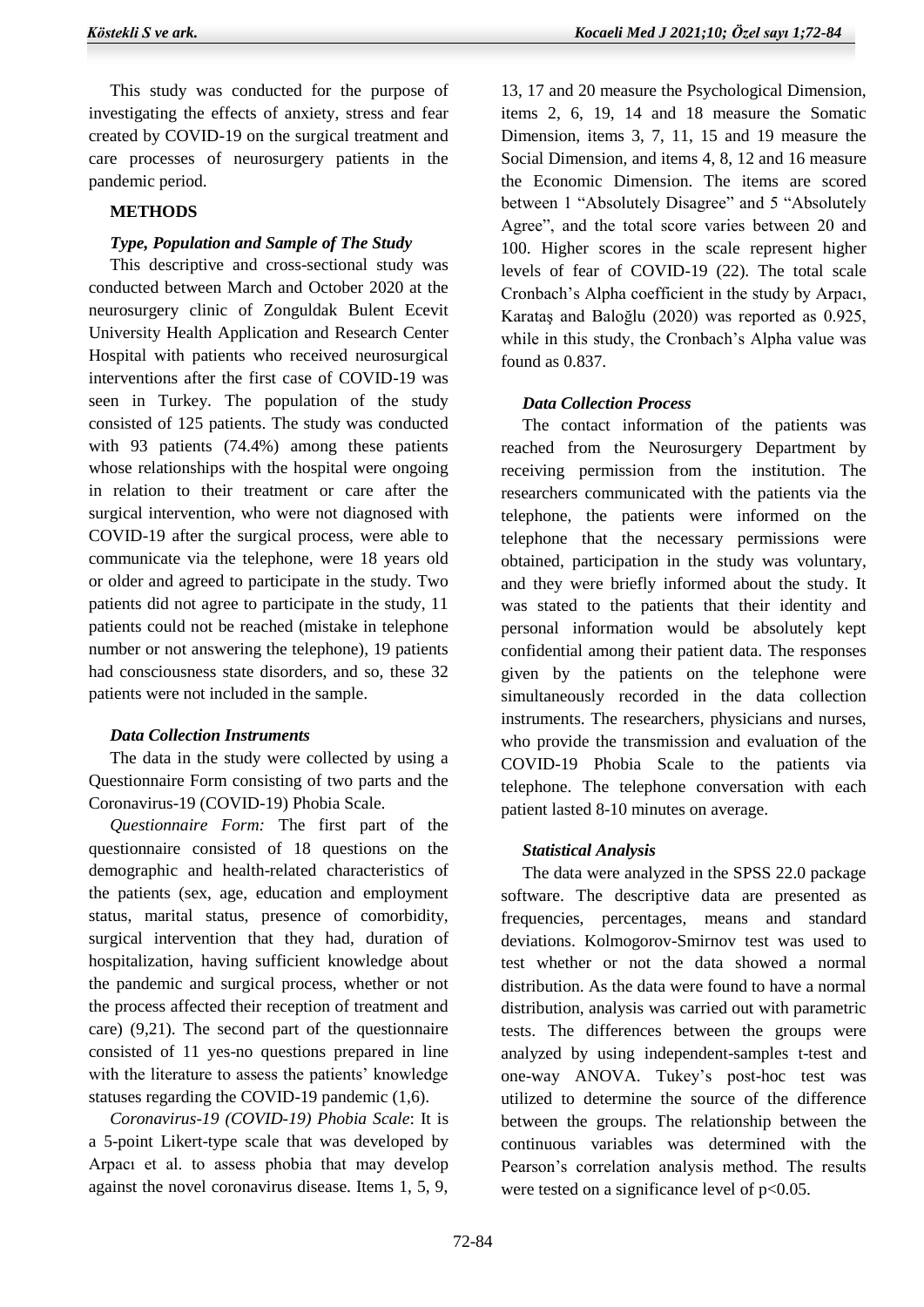## *Ethical Considerations*

 In order to start the study, local ethical committee approval was obtained (date/number: 21- 09-2020/874). Written permission was obtained from the corresponding author to use the Coronavirus Phobia Scale in the study, and implementation permission was received from the institution where the study would be conducted. The patients were informed of the purpose of the study, that the information collected during the study would not be used for any other purpose than the research, they would not be individually negatively affected by the results, and their names would not be included in the findings, and their consent was obtained.

# **RESULTS**

 The mean age of the patients who participated in the study was  $53.13 \pm 13.03$ ,  $53.8\%$  were female, 46.2% were male, and 38.7% had chronic diseases (Table 1). Among the surgeries of the patients, 67.7% were elective, and 61.3% were performed in and after the month of June. The most frequent (49.5%) surgery was lumbar disk hernia surgery (Table 2).

 The mean duration of hospitalization of the patients was  $5.89 \ (\pm 4.51)$  days, and the patients visited the hospital for follow-up after discharge by a mean number of 2.88  $(\pm 2.76)$  times (Table 2). It was found that 20.4% of the patients went to follow-ups alone, 68.4% of these patients showed the pandemic as the reason for this behavior, and 76.3% used their personal vehicles to access the hospital. 16.1% postponed their follow-up dates after the surgical intervention at least once, and among those that postponed their appointments, 86.7% did so due to the pandemic. 74.2% of the patients stated that the pandemic did not affect their reception of sufficient levels of information regarding the knowledge, treatment and care towards their surgical processes. 26.9% stated that the pandemic negatively affected the surgery process, while it was determined that 16.1% experienced anxiety that their treatment might not be completed due to the pandemic (Table 2).

 It was determined in this study that the patients experienced moderate levels of COVID-19 phobia with a mean total scale score of  $57.12$  ( $\pm$ 11.03). According to the dimensions of the scale, the

highest mean score of the patients was in the psychological dimension (20.56±4.19), whereas their lowest mean score was in the somatic dimension (10.82±5.24) (Table 3).

 It was determined that most of the patients correctly answered the questions except for the ones 'Are sneezing and nasal flow seen less frequently in individuals infected with the coronavirus than the common cold? (question 2)' and 'Do all infected individuals show coronavirus symptoms? (question 3)'. The mean scale scores were significantly higher among the patients who responded as 'Sneezing and nasal flow would not be seen less frequently in individuals infected with the coronavirus than the common cold (question 2)', 'Not all infected individuals show coronavirus symptoms (question 3)', 'It would not make it easier to transmit the coronavirus to touch contaminated surfaces (question 10)' and 'The probability of the elderly and those with chronic diseases to be more severe cases is not higher (question 11)' ( $p<0.05$ ) (Table 4).

 The subscale and total mean scores of those who had an emergency surgical intervention in the pandemic process  $(p=0.01)$ , those who thought the pandemic affected getting information about the surgery process  $(p=0.01)$ , those who used the bus to go to the hospital for follow-ups (p=0.003) and those who stated that they had anxiety about their treatment would not be completed  $(p=0.01)$  were significantly higher. The psychological and social dimension mean scores of the patients who received surgical intervention before 1 June 2020 when the normalization process started in Turkey were significantly higher  $(p<0.05)$ , and although their mean scores in the other subscales and the total scale were still higher, the difference was not statistically significant (p>0.05). Moreover, it was determined that the mean scores in all dimensions except for the economic dimensions increased alongside the duration of hospital stay, and this relationship was significant and strong (p=0.001, r=0.681). The numbers of visits to the hospital after discharge for follow-up were positively and strongly related to all dimensions of the scale except for the social dimension  $(p=0.01, r=0.709)$ (Table 5).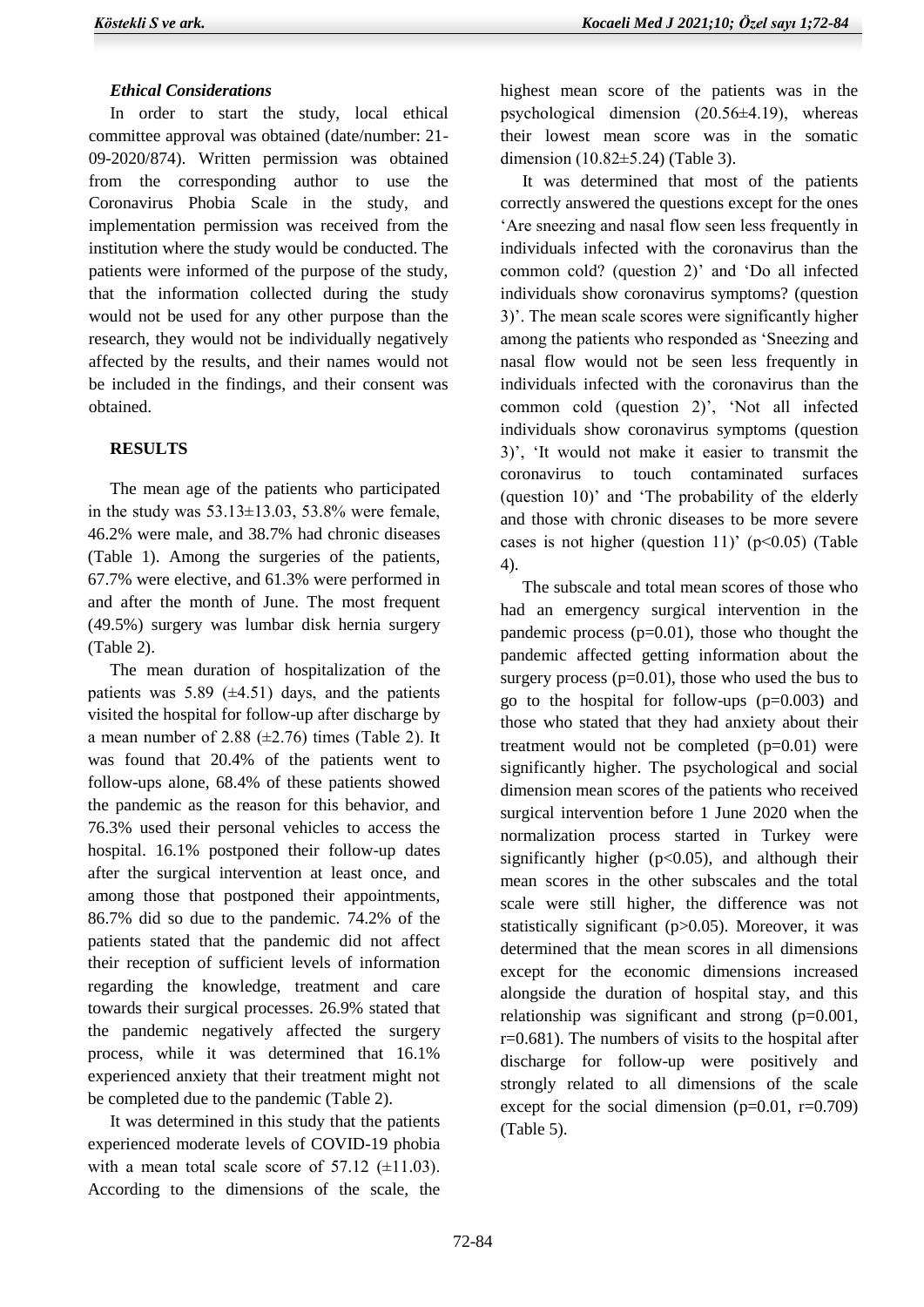| Table 1. Demographic characteristics of the patients $(n=93)$ |                   |            |               |  |
|---------------------------------------------------------------|-------------------|------------|---------------|--|
| <b>Variables</b>                                              | $X\pm SD$         | <b>Min</b> | <b>Max</b>    |  |
| Age                                                           | $53.13 \pm 13.03$ | 27         | 77            |  |
|                                                               | $\mathbf n$       |            | $\frac{0}{0}$ |  |
| <b>Sex</b>                                                    |                   |            |               |  |
| Female                                                        | 50                |            | 53.8          |  |
| Male                                                          | 43                |            | 46.2          |  |
| <b>Educational status</b>                                     |                   |            |               |  |
| Illiterate                                                    | 9                 |            | 9.7           |  |
| Primary/secondary school                                      | 61                |            | 65.6          |  |
| High school                                                   | 14                |            | 15.1          |  |
| Associate's                                                   | 4                 |            | 4.2           |  |
| Undergraduate and postgraduate                                | 5                 |            | 5.4           |  |
| Form of employment                                            |                   |            |               |  |
| Distance work                                                 | 5                 |            | 5.4           |  |
| Seasonal                                                      | 9                 |            | 9.7           |  |
| As before the pandemic                                        | 17                |            | 18.3          |  |
| Became unemployed in the pandemic                             | 7                 |            | 7.5           |  |
| Already unemployed                                            | 55                |            | 59.1          |  |
| <b>Marital status</b>                                         |                   |            |               |  |
| Married                                                       | 75                |            | 80.6          |  |
| Single                                                        | 18                |            | 19.4          |  |
| Has chronic disease                                           |                   |            |               |  |
| Yes                                                           | 36                |            | 38.7          |  |
| N <sub>o</sub>                                                | 57                |            | 61.3          |  |
| <b>Total</b>                                                  | 93                |            | 100.0         |  |

| Table 2. Characteristics related to the surgery processes of the patients in the pandemic period (n=93) |                |               |
|---------------------------------------------------------------------------------------------------------|----------------|---------------|
| <b>Variables</b>                                                                                        | $\mathbf n$    | $\frac{0}{0}$ |
| <b>Surgical intervention</b>                                                                            |                |               |
| Lumbar discectomy                                                                                       | 46             | 49.5          |
| Glial tumor excision                                                                                    | 14             | 15.1          |
| Cervical discectomy                                                                                     | 10             | 10.7          |
| Hydrocephalus shunt surgery                                                                             | $\overline{2}$ | 2.2           |
| Spinal fusion                                                                                           | 17             | 18.2          |
| Carpal tunnel syndrome                                                                                  | $\overline{4}$ | 4.3           |
| Period of surgical intervention*                                                                        |                |               |
| Before 01.06.2020                                                                                       | 36             | 38.7          |
| On and after 01.06.2020                                                                                 | 57             | 61.3          |
| Type of surgical intervention                                                                           |                |               |
| Emergency                                                                                               | 30             | 32.3          |
| Elective                                                                                                | 63             | 67.7          |
| Status of reception of information on surgery processes being negatively                                |                |               |
| affected                                                                                                |                |               |
| Yes                                                                                                     | 24             | 25.8          |
| N <sub>o</sub>                                                                                          | 69             | 74.2          |
| <b>Visiting hospital for follow-up</b>                                                                  |                |               |
| Alone                                                                                                   | 19             | 20.4          |
| With relative                                                                                           | 74             | 79.6          |
| Reason for going to the hospital alone $(n=19)$                                                         |                |               |
| Pandemic                                                                                                | 13             | 68.4          |
| Other                                                                                                   | 6              | 31.6          |
| Form of accessing the hospital for follow-up                                                            |                |               |
| Private vehicle                                                                                         | 71             | 76.3          |
| Taxi                                                                                                    | 17             | 18.3          |
| <b>Bus</b>                                                                                              | 5              | 5.4           |
| <b>Postponing follow-up</b>                                                                             |                |               |
| Yes                                                                                                     | 15             | 16.1          |
| No                                                                                                      | 78             | 83.9          |
| Reason for postponing follow-up $(n=15)$                                                                |                |               |
| Pandemic                                                                                                | 13             | 86.7          |
| Other                                                                                                   | $\overline{2}$ | 13.3          |
| Status of surgery processes being negatively affected                                                   |                |               |
| Yes                                                                                                     | 25             | 26.9          |
| N <sub>o</sub>                                                                                          | 68             | 73.1          |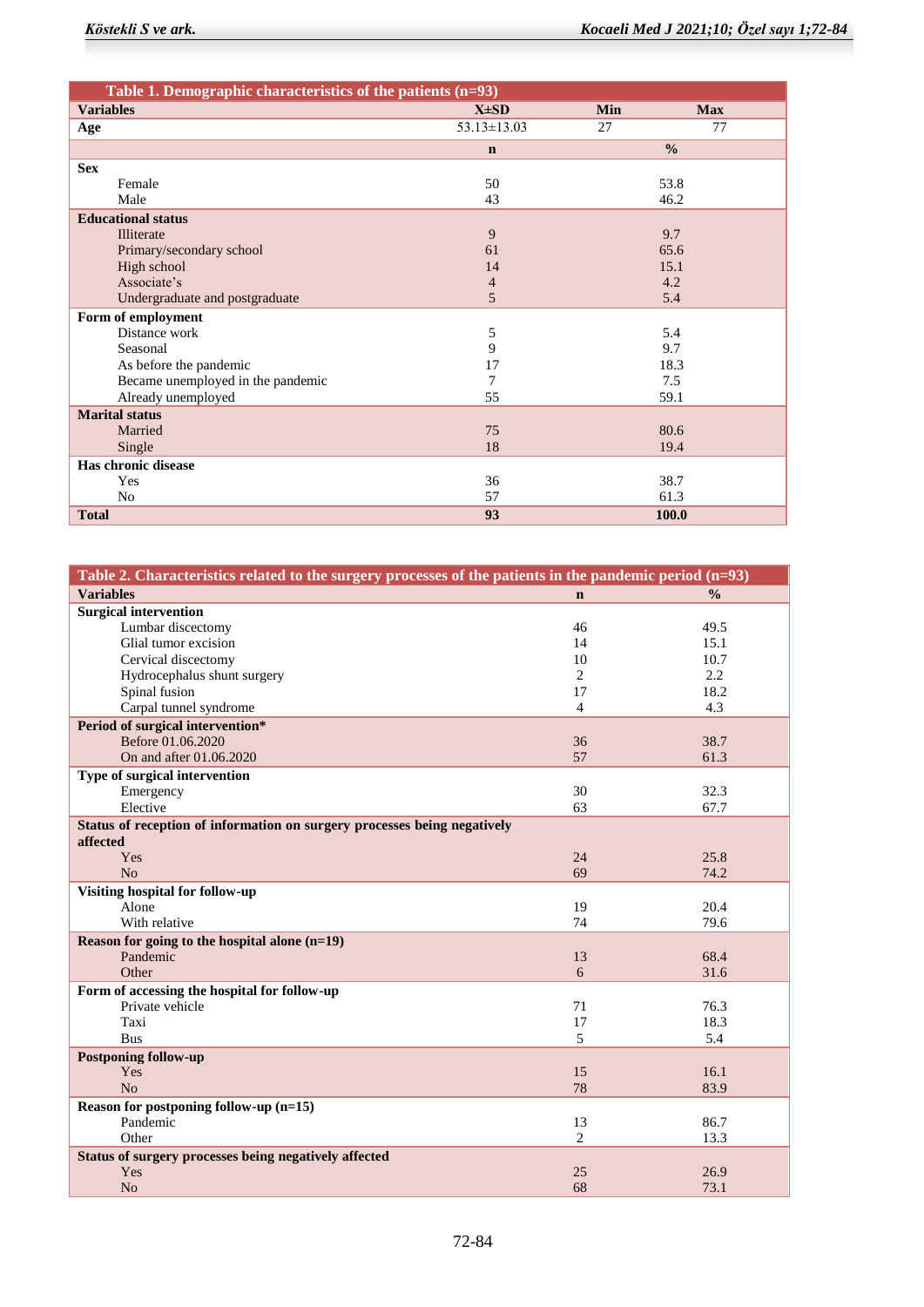| Anxiety about not continuing treatment                                                                              |                 |      |            |
|---------------------------------------------------------------------------------------------------------------------|-----------------|------|------------|
| Present                                                                                                             | 15              | 16.1 |            |
| Absent                                                                                                              | 78              | 83.9 |            |
|                                                                                                                     | $X\pm SD$       | Min  | <b>Max</b> |
|                                                                                                                     |                 |      |            |
|                                                                                                                     |                 |      |            |
| Time spent at the hospital (days)                                                                                   | $5.89\pm4.51$   |      | 25         |
| Number of visits to the hospital after discharge for follow-up                                                      | $2.88 \pm 2.76$ |      | 15         |
| *Grouping was carried out on the date of surgical intervention as the normalization date for Turkey was 01.06.2020. |                 |      |            |
|                                                                                                                     |                 |      |            |

| Table 3. Anxiety statuses based on subscale and total coronavirus-19 phobia scale scores |                   |      |      |  |
|------------------------------------------------------------------------------------------|-------------------|------|------|--|
| $C-19P-S$                                                                                | $X\pm SD$         | Min. | Max. |  |
| <b>Psychological Dimension</b>                                                           | $20.56\pm4.19$    | 10   | 25   |  |
| <b>Social Dimension</b>                                                                  | $19.05 \pm 2.04$  | 10   | 23   |  |
| <b>Economic Dimension</b>                                                                | $11.71 \pm 3.68$  |      | 16   |  |
| <b>Somatic Dimension</b>                                                                 | $10.82 \pm 5.24$  |      | 20   |  |
| Total                                                                                    | $57.12 \pm 11.03$ | 29   | 84   |  |

# **Table 4. Comparison of total C-19P-S mean scores based on responses to statements about COVID-19**

| $X\pm SD$<br>$54.24 \pm 11.40$<br>Are the main symptoms of coronavirus fever, dry cough and<br>Yes (True)<br>78<br>83,8<br>body ache?<br>54.86±15.38<br>15<br>No (False)<br>16,2<br>Are sneezing and nasal flow seen less frequently in<br>54.39±12.09<br>43<br>46,2<br>Yes (True)<br>individuals infected with coronavirus than the common cold?<br>$54.30 \pm 12.11$<br>No (False)<br>50<br>53,8<br>$55.25 + 9.63$<br>Do all infected individuals show coronavirus symptoms?<br>No (True)<br>39<br>42,0 | t-test<br>$p=0.85$<br>$p=0.02*$<br>$p=0.005*$ |
|-----------------------------------------------------------------------------------------------------------------------------------------------------------------------------------------------------------------------------------------------------------------------------------------------------------------------------------------------------------------------------------------------------------------------------------------------------------------------------------------------------------|-----------------------------------------------|
|                                                                                                                                                                                                                                                                                                                                                                                                                                                                                                           |                                               |
|                                                                                                                                                                                                                                                                                                                                                                                                                                                                                                           |                                               |
|                                                                                                                                                                                                                                                                                                                                                                                                                                                                                                           |                                               |
|                                                                                                                                                                                                                                                                                                                                                                                                                                                                                                           |                                               |
|                                                                                                                                                                                                                                                                                                                                                                                                                                                                                                           |                                               |
|                                                                                                                                                                                                                                                                                                                                                                                                                                                                                                           |                                               |
| Yes (False)<br>$53.68 + 10.20$<br>54<br>58,0                                                                                                                                                                                                                                                                                                                                                                                                                                                              |                                               |
| Can the disease be transmitted by those not showing<br>80<br>54.48±12.38<br>Yes (True)<br>86,0                                                                                                                                                                                                                                                                                                                                                                                                            | $p=0.77$                                      |
| coronavirus symptoms?<br>No (False)<br>$53.46 \pm 10.03$<br>13<br>14,0                                                                                                                                                                                                                                                                                                                                                                                                                                    |                                               |
| Can avoiding crowded places may prevent coronavirus<br>$54.61 \pm 11.82$<br>Yes (True)<br>90<br>96,7                                                                                                                                                                                                                                                                                                                                                                                                      | $p=0.24$                                      |
| infection?<br>$46.33 \pm 18.61$<br>No (False)<br>3<br>0.3                                                                                                                                                                                                                                                                                                                                                                                                                                                 |                                               |
| Yes (True)<br>87<br>$54.02 \pm 11.96$<br>In the case of having to be in a crowded place, can keeping a<br>93,5<br>distance of at least 1 meter from other people protect from the                                                                                                                                                                                                                                                                                                                         | $p=0.33$                                      |
| virus?<br>No (False)<br>$59.00 \pm 13.40$<br>6<br>6,5                                                                                                                                                                                                                                                                                                                                                                                                                                                     |                                               |
| Can wearing a medical mask and washing hands prevent<br>88<br>94,6<br>54.29±12.20<br>Yes (True)<br>coronavirus infection?                                                                                                                                                                                                                                                                                                                                                                                 | $p=0.87$                                      |
| No (False)<br>5<br>55.20±9.80<br>5,4                                                                                                                                                                                                                                                                                                                                                                                                                                                                      |                                               |
| Can using alcohol-based hand disinfectant in cases we cannot<br>85<br>91,3<br>$54.03 \pm 12.18$<br>Yes (True)<br>wash our hands prevent the transmission of the virus?                                                                                                                                                                                                                                                                                                                                    | $p=0.42$                                      |
| 8<br>$57.62 \pm 10.48$<br>No (False)<br>8,7                                                                                                                                                                                                                                                                                                                                                                                                                                                               |                                               |
| Can coronavirus be transmitted through respiratory droplets?<br>Yes (True)<br>77<br>82,7<br>54.59±11.98                                                                                                                                                                                                                                                                                                                                                                                                   | $p=0.65$                                      |
| No (False)<br>$53.12 \pm 12.62$<br>16<br>17,3                                                                                                                                                                                                                                                                                                                                                                                                                                                             |                                               |
| 55.66±13.07<br>Can touching contaminated surfaces make the spread of<br>Yes (True)<br>65<br>69.8<br>coronavirus easier?                                                                                                                                                                                                                                                                                                                                                                                   | $p=0.02*$                                     |
| $51.28 \pm 8.64$<br>No (False)<br>28<br>30,2                                                                                                                                                                                                                                                                                                                                                                                                                                                              |                                               |
| Is the probability of the elderly and chronic patients to be<br>$54.20 \pm 12.33$<br>Yes (True)<br>88<br>94,6<br>severe cases higher?                                                                                                                                                                                                                                                                                                                                                                     | $p=0.03*$                                     |
| No (False)<br>5<br>$56.80 \pm 10.25$<br>5,4                                                                                                                                                                                                                                                                                                                                                                                                                                                               |                                               |
| $*_{p<0.05}$                                                                                                                                                                                                                                                                                                                                                                                                                                                                                              |                                               |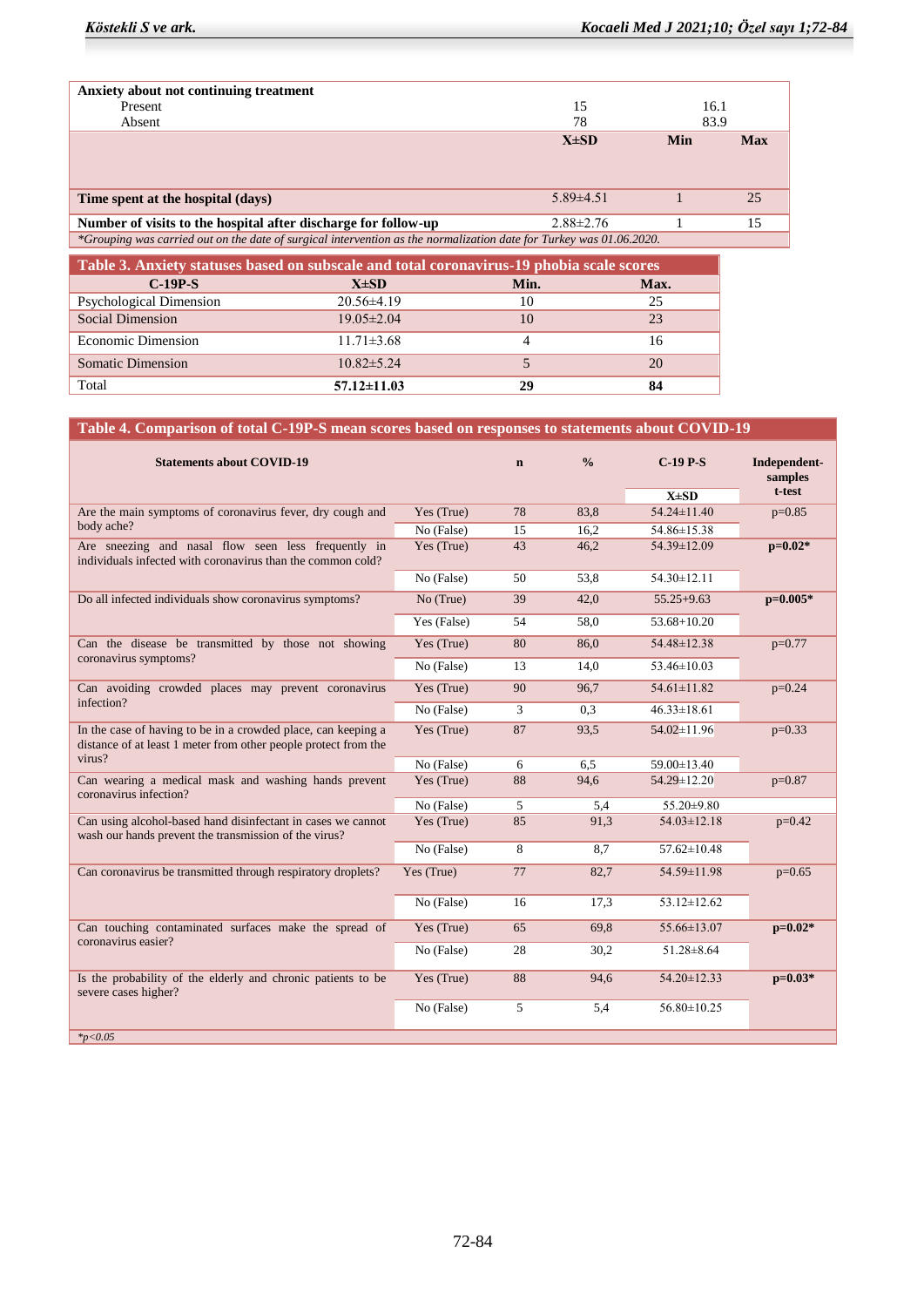| Table 5. Comparison of some characteristics of the patients regarding their surgery processes in the pandemic period and their mean C-19P-S |                                         |                          |                         |                    |                     |
|---------------------------------------------------------------------------------------------------------------------------------------------|-----------------------------------------|--------------------------|-------------------------|--------------------|---------------------|
| scores                                                                                                                                      |                                         |                          |                         |                    |                     |
|                                                                                                                                             | Psychological                           | <b>Somatic dimension</b> | <b>Social dimension</b> | <b>Economic</b>    | <b>Total score</b>  |
| Variable                                                                                                                                    | dimension                               |                          |                         | dimension          |                     |
|                                                                                                                                             | <b>X±SD</b>                             | <b>X±SD</b>              | <b>X±SD</b>             | <b>X±SD</b>        | <b>X±SD</b>         |
| Type of surgical intervention                                                                                                               |                                         |                          |                         |                    |                     |
| Emergency                                                                                                                                   | 22.04±2.29                              | 18.36±1.14               | 14.23±5.01              | $10.25 \pm 3.78$   | 70.06±10.61         |
| Elective                                                                                                                                    | 12.27±6.97                              | 13.46±6.45               | 18.69±2.65              | 14.17±2.06         | 53.52±12.66         |
| <b>Statistical analysis</b>                                                                                                                 | $p = 0.04$                              | $p = 0.02$               | $p = 0.06$              | $p = 0.74$         | $p = 0.01$          |
| Term of surgical intervention*                                                                                                              |                                         |                          |                         |                    |                     |
| Before 01.06.2020                                                                                                                           | 22.06±2.65                              | $11.20 \pm 3.45$         | 19.03±4.17              | 14.69±2.96         | 75.53±7.24          |
| On and after 01.06.2020                                                                                                                     | 12.06±3.47                              | $7.03 \pm 5.15$          | 14.39±2.45              | 10.78±3.50         | 55.53±11.99         |
| <b>Statistical analysis</b>                                                                                                                 | $p = 0.02$                              | $p = 1.92$               | $p = 0.03$              | $p = 0.196$        | $p = 0.687$         |
| Status of reception of information on                                                                                                       |                                         |                          |                         |                    |                     |
| surgery processes being negatively<br>affected                                                                                              |                                         |                          |                         |                    |                     |
| Yes                                                                                                                                         | 20.14±3.69                              | $15.63 \pm 2.46$         | 17.36±2.14              | 13.36±1.54         | 69.76±12.94         |
| <b>No</b>                                                                                                                                   | 16.35±2.57                              | $10.16 \pm 3.25$         | 11.64 2.56              | 11.26±2.87         | 52.57±11.28         |
| <b>Statistical analysis</b>                                                                                                                 | p=0.001                                 | $p = 0.01$               | $p=0.26$                | $p=0.06$           | $p = 0.01$          |
| Form of transportation to the hospital for                                                                                                  |                                         |                          |                         |                    |                     |
| follow-up                                                                                                                                   |                                         |                          |                         |                    |                     |
| Private vehicle (1)                                                                                                                         | 14.26±2.45                              | $10.69 \pm 2.57$         | $18.12 \pm 2.98$        | 15.45±1.02         | 48.36±10.69         |
| Taxi $(2)$                                                                                                                                  | 20.89±2.78                              | $16.47 \pm 2.26$         | 17.65±1.46              | $12.23 \pm 2.14$   | 56.24±13.82         |
| <b>Bus (3)</b>                                                                                                                              | 22.26±2.39                              | 19.16±1.65               | 20.78±2.45              | 14.16± 2.65        | 68.31±14.26         |
| <b>Statistical analysis</b>                                                                                                                 | $p = 0.003$                             | $p = 0.001$              | $p = 0.075$             | $p = 0.05$         | $p = 0.003$ .       |
|                                                                                                                                             |                                         |                          |                         |                    | $1-3$ (post-hoc)**. |
|                                                                                                                                             |                                         |                          |                         |                    | $p=0.003$           |
| Anxiety that treatment might not be                                                                                                         |                                         |                          |                         |                    |                     |
| completed                                                                                                                                   |                                         |                          |                         |                    |                     |
| Present                                                                                                                                     | 23.16±2.04                              | $16.26 \pm 2.47$         | $16.03 \pm 2.19$        | 13.69±2.71         | 64.16±12.94         |
| Absent                                                                                                                                      | 14.25±1.26                              | $9.13 \pm 3.70$          | 12.78±2.45              | 12.16±2.71         | 55.57±11.28         |
| <b>Statistical analysis</b>                                                                                                                 | $p = 0.001$                             | $p = 0.03$               | $p=0.69$                | p=0.196            | $p = 0.01$          |
| Time spent at the hospital (days)                                                                                                           | 20.56±4.19                              | $10.82 \pm 5.24$         | 19.05±2.04              | $11.71 \pm 3.68$   | 57.12±11.03         |
| 5.89±4.51                                                                                                                                   |                                         |                          |                         |                    |                     |
| Statistical analysis***                                                                                                                     | r=0.701; p=0.000                        | $r=0.654; p=0.001$       | $r=0.608; p=0.03$       | r=0.540; p=0.096   | $r=0.681; p=0.001$  |
| Number of visits to the hospital after                                                                                                      | 20.56±4.19                              | $10.82 \pm 5.24$         | 19.05±2.04              | $11.71 \pm 3.68$   | 57.12±11.03         |
| discharge for follow-up (2.88±2.76)                                                                                                         |                                         |                          |                         |                    |                     |
| Statistical analysis***                                                                                                                     | r=0.694; p=0.001                        | $r=0.696; p=0.002$       | $r=0.651; p=0.05$       | $r=0.713; p=0.003$ | $r=0.709; p=0.01$   |
| Note: t, independent-samples t-test,                                                                                                        | F, One-way analysis of variance (ANOVA) |                          |                         |                    |                     |

*\* Grouping was made on the date of the surgical intervention as the normalization date for Turkey was 01.06.2020.*

*\*\* Significant difference: Tukey's test.*

*\*\*\*Pearson's correlation analysis*

#### **DISCUSSION**

 It is seen in the literature that studies examining the effects of the COVID-19 pandemic on different patient groups and healthcare workers during the pandemic period have been carried out. On the other hand, this study is the first study examining the effects of COVID-19 on surgical treatment processes from the perspective of neurosurgery patients.

 As the hospital where the study was conducted was not a pandemic hospital, both elective and emergency surgeries were applied on patients who were admitted to the neurosurgery clinic. This way, the treatments of the patients were not postponed. Following the decrease in the number of cases in Turkey, the Ministry of Health started the normalization process on 1 June 2020 (23). Restrictions on going outside led to reductions in

human movements. In connection to this, with the decrease in traumas such as falls and traffic accidents, the number of cases requiring emergency neurosurgery operations decreased (17,24). The number of cases in the compulsory restrictions period in this study was in agreement with the literature.

 In addition to the fact that the morbidity and mortality rates of neurosurgery patients are high (25), in the case that these patients were infected with COVID-19, these rates have increased even further due to the other complications caused by the virus. A multi-center study reported that, while the pre-pandemic complication rate was 14%, and the mortality rate was 1.6%, in the pandemic period, these rates rose to 15% and 1.8% respectively (16). In another study, among five patients who were diagnosed with subdural hematoma and infected with COVID-19, all those who received surgery died, and only the patient who received conservative treatment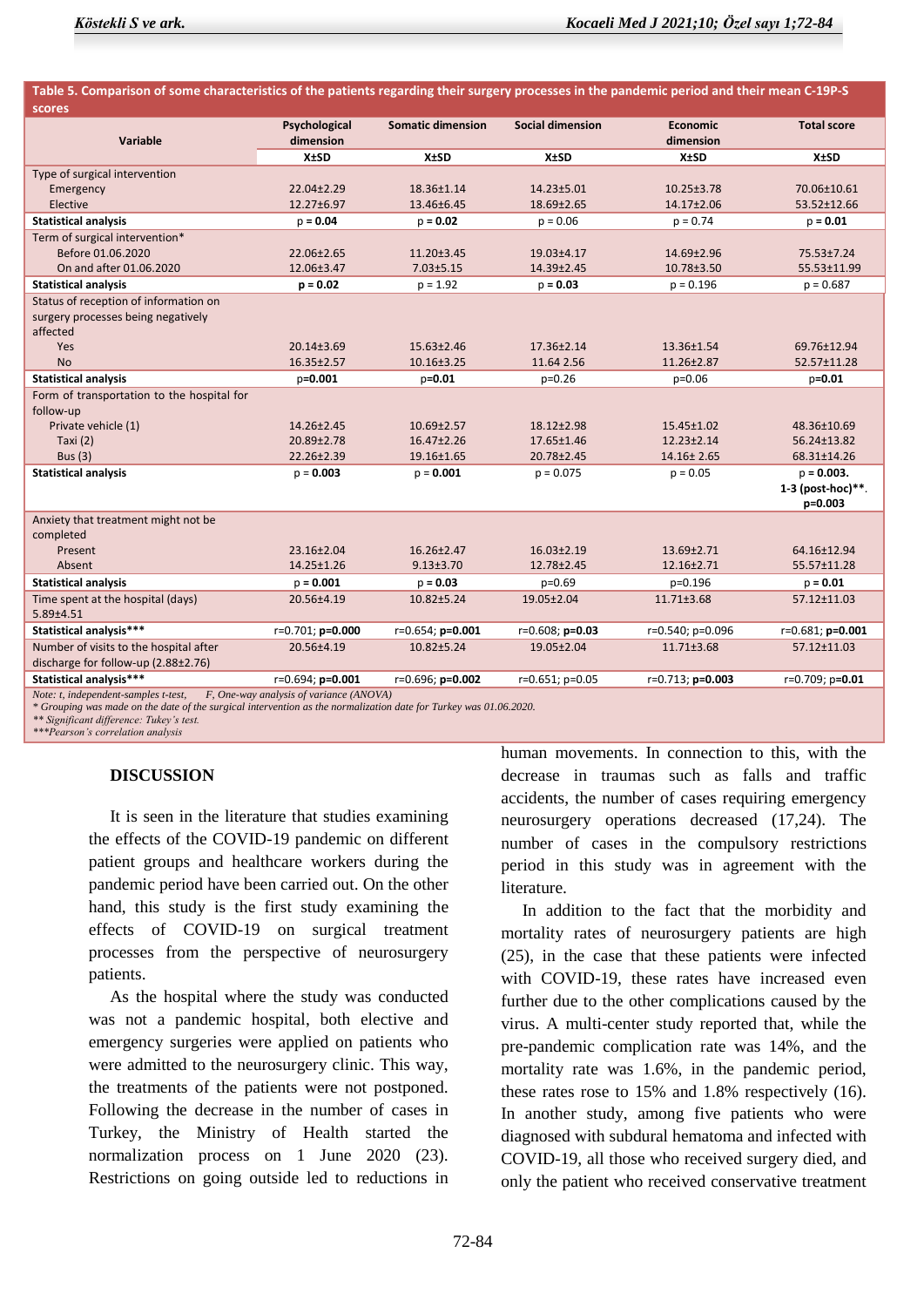survived (mortality rate: 80%) (26). As a consequence of these results, it is expected that neurosurgery patients would experience higher levels of fear and anxiety in comparison to other surgical patients. A global survey study reported that patients with brain tumors and their caregivers experienced high levels of anxiety, and for this reason, they attempted to continue their treatment with the tele-health method (27). Another study found that patients experienced moderate levels of anxiety. In the same study, the anxiety levels that were not high were explained by the feeling of trust of the included patients in the high-level effort spent in managing the pandemic by the hospital where they received treatment (3). In another study, it was reported that anxiety levels of neurosurgery patients who were operated for a non-emergency reason were high (28). In this current study, it was also found that the patients experienced moderate levels of COVID-19 fear  $(57.12 \pm 11.03)$ , and especially the psychological and somatic subscale mean scores were higher. It is thought that this result was related to the fact that the hospital was not a pandemic hospital, the patients found the pandemic management of the institution administrators and healthcare workers successful, and they felt confidence and satisfaction.

 Ghosh et al. (2020) found the anxiety levels of patients high  $(p<0.05)$ , while most patients did not want to postpone their treatment (3). In this study, 83.9% of the patients stated that they did not experience anxiety regarding that their treatments might not be completed. Furthermore, those experiencing anxiety in this direction had very high mean total scale and psychological and somatic subscale scores. The score difference between those that experienced anxiety and those that did not was significant (p=0.01). It was determined that most patients did not postpone their follow-ups, and this variable did not significantly affect the fear scores  $(p>0.05)$ .

 In the study, a third of the patients stated that their status of being informed about the surgery processes was affected negatively by the pandemic. These patients had higher fear scores than the others. There was a significant difference between those that stated they were affected negatively in terms of information and those that stated they received sufficient information regarding their

psychological and somatic subscale scores and total fear scores  $(p=0.01)$ . Additionally, the high fear scores in both patient groups may suggest that, although the patients were sufficiently informed about the surgery processes, they might not have received information regarding how the surgery process would be managed in relation to the pandemic. Thus, provision of education focusing on this topic by healthcare professionals may be effective in reducing the COVID-19 fear levels of patients. As opposed to the result in this study, Tashkandi et al. (2020) found that the vast majority of patients (78%) said their medical care reception status was affected by the pandemic (9). This high rate in their study may be associated with the fact that the study was carried out with oncology patients.

 Although it was determined that the patients mostly (79.6%) visited the hospital for follow-ups with their relatives, the rate of those who went alone stating the pandemic as a reason for this behavior was 68.4%. However, due to reasons such as elderly patients and requirement of care support due to surgery, those who have to go to the hospital with a relative may have concerns for both themselves and their relatives. The anxiety levels of these patients who were found to have visited the hospital by a mean number of two times after being discharged may be multiplied as this number increases. It was reported that, when especially elderly patients experienced health problems, they had fears of accessing health institutions and being infected during their transportation to these institutions (29). Likewise, it was stated that surgical patients are faced with various thoughts and feelings such as their treatment process being negatively affected by the pandemic, the virus infecting themselves or relatives in the process, the surgical process remaining incomplete, unwillingness about treatment and care and fear of death (14,26).

 It was found that the patients mostly used private vehicles while going to the hospital for follow-ups. Those who went to the hospital by bus had the highest COVID-19 fear levels (p=0.003). In line with the decisions made by the Scientific Committee on COVID-19 in Turkey regarding the use of public transportation vehicles, despite precautions such as reduction of passenger capacities, formation of seating arrangements complying with social distancing rules and rejection of patients without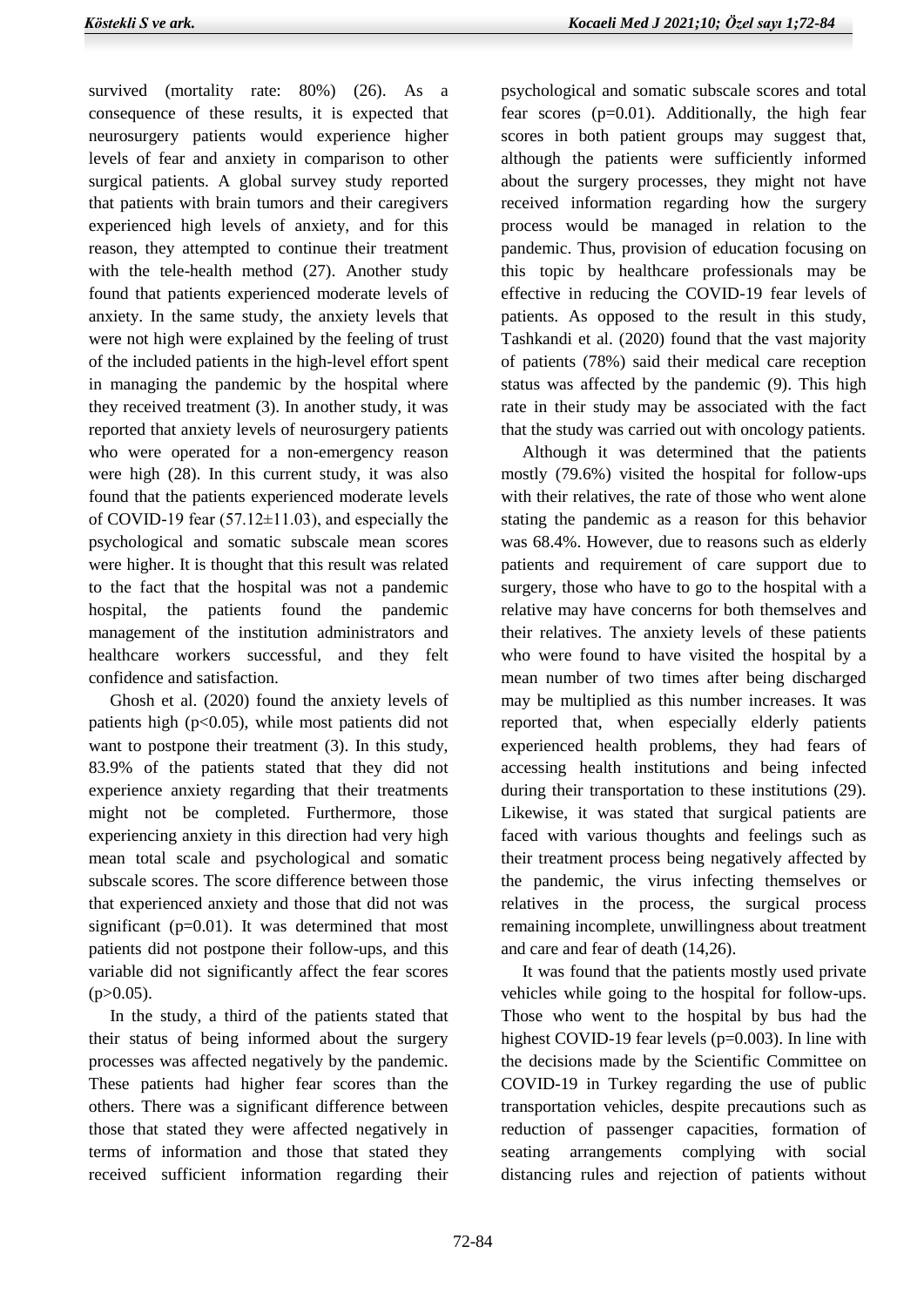masks, it is seen that patients experience anxiety regarding the use of these vehicles while going to the hospital (30).

 In the study, it was seen that, as the duration of hospital stay and number of visits to the hospital for follow-up increased, the fear levels of the patients also increased (Table 5). Kayani et al. (2020) reported that there was a correlation between the hospital stay durations of surgical patients and their complication and mortality rates  $(p<0.05)$  (31). Shortening the hospital stay of surgical patients in line with up-to-date guidelines is important in terms of reducing postoperative complication risks (32). In this context, it would be the right approach to minimize their relationship with the hospital during the pandemic process. However, considering that hospitalization durations and numbers of visits increase due to the effects of factors such as the general health status of the patient, type of the surgery and its seriousness, it is an ordinary outcome to find a strong correlation between the fear levels of the patients and the aforementioned variables in the pandemic process. In protection from complications and reduction of the fear levels of patients, it is important to continue the surgical processes of patients with the tele-health method, provide special education regarding all precautions that could be taken during transportation and comply with precautions to the maximum degree during hospitalization. Other studies conducted in the pandemic period supported this issue (7,33).

 Having sufficient knowledge about the pandemic is important for individuals to take effective measures to prevent the spread of the virus and comply with precautions. This will also reduce the anxieties of individuals. Accordingly, the COVID-19 knowledge level of patients is an important parameter in assessment of process management. Hezima et al. found the mean COVID-19 general knowledge score of patients as 78.2% (6). In this current study, the general accuracy rate of the knowledge levels of the neurosurgery patients who had surgical intervention was 80.1%. Although the results were close, the difference may vary based on the data when studies are conducted. Hezima et al. conducted their study in the early period of the pandemic (March-April). The general knowledge levels of patients were also found lower in another study which collected data in the months of March

and April (34). It should be noted that the information on the disease had not been clarified yet in the early period. The disease, which is not known with all its aspects even today, used to known less then, and less information could be provided to people.

 It was determined that the patients mostly answered the COVID-19 knowledge questions correctly. It was seen that the responses to some questions (2nd, 3rd, 10th and 11th questions) significantly affected the total scale mean scores  $(p<0.05)$ . It was seen that the patients responding incorrectly to especially the second and third questions were in the majority. It is thought that this result may have been caused by the lack of knowledge of the patients regarding the ways the virus spreads and its symptoms, as well as starting to observe severe cases and deaths in not only old patients but also young patients.

### *Strengths and Limitations of the Research*

 The study was carried out in a province where density of COVID-19 pandemic cases was high. In relation to the intense mining activities in this province, it is known that the rate of patients with chronic diseases and numbers of elderly patients are also high. For this reason, it is believed that patients may have experience in managing their treatment processes with the fear created by the pandemic in patients. It is important that the study was conducted in such a city and with neurosurgery patients where critical surgeries are performed. This study is also highly significant in terms of examining the patients' individual decisions on the continuity of their treatment and behavioral attitudes with the effect of the pandemic.

 Despite these strengths, this study had some limitations. The first limitation was that the study was carried out at only one institution. The second was that some patients could not be included in the study due to the fact that changes may occur in the consciousness status of patients after neurosurgery operations. For the future, it is recommended to conduct studies in regions with high numbers of cases, simultaneously with different institutions and with large samples.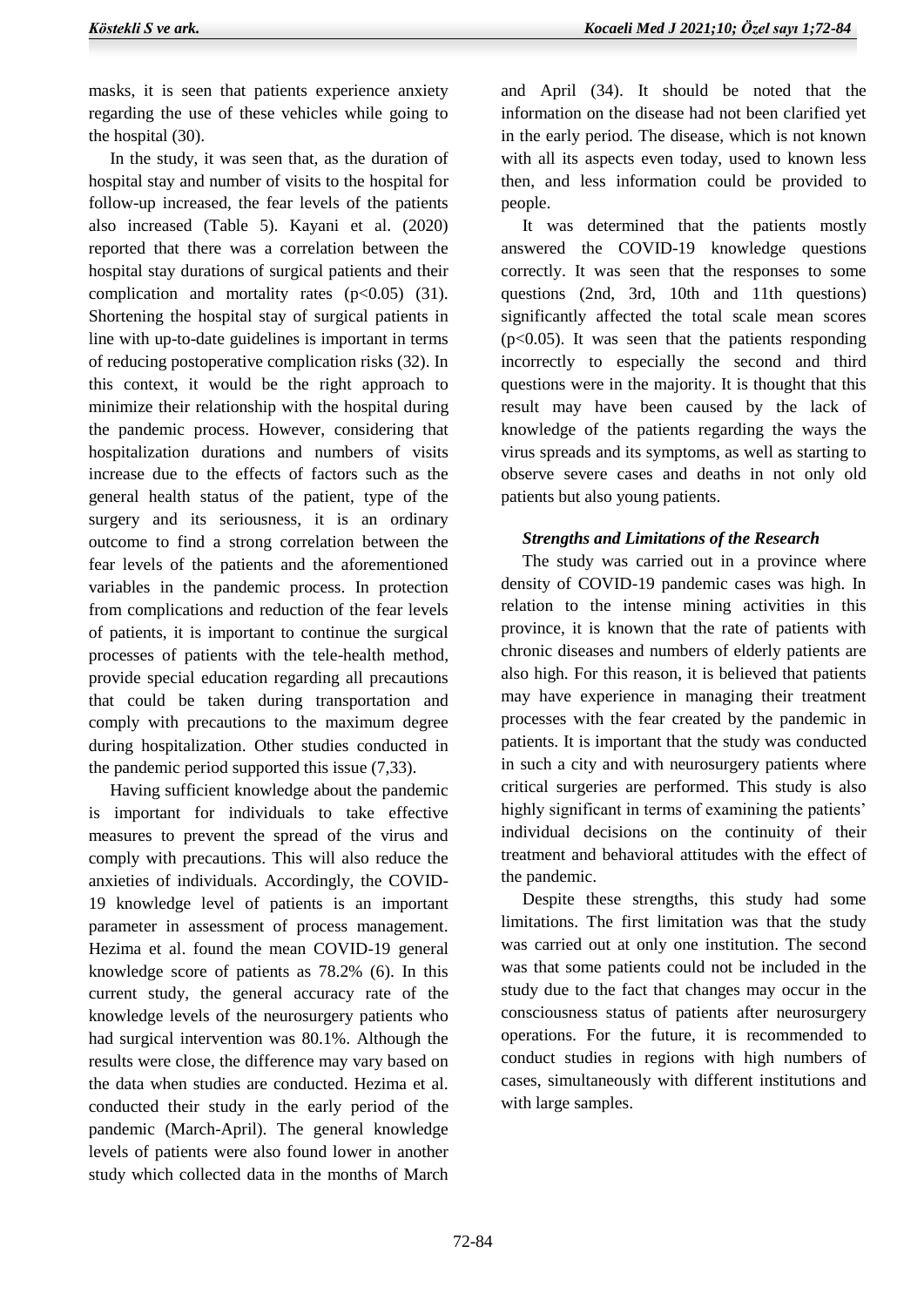# **CONCLUSION**

 The neurosurgery patients experience fears that their surgical processes may be affected and might not be completed due to the pandemic. Despite this, it is seen they are willing to continue their treatment and are showing effort. Nevertheless, these patients whose health statuses are critical should be provided with special education on the topics of coping with stress, protecting their health and maintaining it throughout their surgery processes that start with making the decision for surgery and in extraordinary situations like a pandemic. If possible, meetings should be held with patients after discharge via telehealth methods. If in person meeting is required in relation to the care requirements of patients, more active communication should be established with primary healthcare institutions.

### **Conflicts of Interest**

 The authors report no actual or potential conflicts of interest.

### **REFERENCES**

- 1. World Health Organization (WHO) COVID-19 Q&A on coronaviruses. Available from: https://www.who.int/emergencies/diseases/no vel-coronavirus-2019/question-and-answershub/q-a-detail/q-a-coronaviruses. Accessed on June 16, 2020.
- 2. World Health Organization (WHO), Coronavirus Disease 2019 (COVID-19) Situation Report, 51. Available from: https://www.who.int/docs/defaultsource/coronaviruse/situationreports/20200311-sitrep-51-covid-19.pdf?sfvrsn=1ba62e57\_10. Accessed on June 16, 2020.
- 3. Ghosh J, Ganguly S, Mondal D, Pandey P. Perspective of oncology patients during Covıd-19 pandemic: a prospective observational study from India. JCO Global Oncology 2020; 6: 844-51.
- 4. Remuzzi A, Remuzzi G. COVID-19 and Italy: what next?. Lancet 2020; 395 (10231): 1225-1228. doi: 10.1016/S0140- 6736(20)30627-9.
- 5. Stawicki PS, Jeanmonod R, Miller AC, Paladino L, Gaieski DF, Yaffee AQ, et al. The 2019-2020 novel coronavirus (severe acute respiratory syndrome coronavirus 2) pandemic: a joint american college of academic ınternational medicine-world

academic council of emergency medicine multidisciplinary Covıd-19 working group consensus Paper. Journal of Global Infectious<br>Diseases 2020: 12 (2): 47-93 doi: Diseases 2020; 12 (2): 47-93. doi: 10.4103/jgid.jgid\_86\_20.

6. Hezima A, Aljafari A, Aljafari A, Mohammad A, Adel I. Knowledge, attitudes, and practices of Sudanese residents to wards COVID-19. Eastern Mediterranean Health Journal 2020; 26(6):646-51.

https://doi.org/10.26719/emhj.20.076.

- 7. Barsom EZ, Jansen M, Tanis PJ, van de Ven AWH, van oud-Alblas MB, Buskens CJ, et al. Video consultation during followup care: effect on quality of care and patient-and provider attitude in patients with colorectal cancer. Surgical Endoscopy 2020; 1-10. doi:10.1007/s00464-020-07499-3.
- 8. Chan B, Lyles C, Kaplan C, Lam R, Karliner L. A comparison of electronic patient-portal use among patients with resident and attending primary care providers. Journal of General Internal Medicine 2020; 33(12): 2085-2091. doi:10.1007/s11606-018-4637-x.
- 9. Tashkandi E, BaAbdullah M, Zeeneldin A, AlAbdulwahab A, Elemam O, Elsamany S, et al. Optimizing the communication with cancer patients during the Covıd-19 pandemic: patient perspectives. Patient Preference and Adherence 2020; 14: 1205-12. https://doi.org/10.2147/PPA.S263022.
- 10. De Simone B, Chouillard E, Di Saverio S, Pagani L, Sartelli M, Biffl WL, et al. Emergency surgery during the Covıd-19 pandemic: what you need to know for practice. Annals of the Royal College of Surgeons of England 2020; 102: 323-32. doi 10.1308/rcsann.2020.0097.
- 11. Çalapkulu Ç, Çelenk E. Patient-physician relationship and communication: Sakarya oral and dental health hospital example. Internatıonal Journal of Socıal Scıences 2018; 1 (2): 87-95.
- 12. Togay A, Yılmaz, N. Laboratory diagnosis of SARS-CoV-2. The Journal of Tepecik Education and Research Hospital 2020; 30 (Ek sayı): 70-5. doi:10.5222/terh.2020.13007.
- 13. Wei J, Xu H, Xiong J, Shen Q, Fan B, Ye C, et al. Novel Coronavirus (Covıd-19) pneumonia: serial computed tomography findings. Korean Journal of Radiology 2020; 21: 501-4.
- 14. Lei S, Jiang F, Su W, Chen C, Mei W, Zhan LY, et al. Clinical characteristics and outcomes of patients undergoing surgeries during the incubation period of COVID-19 infection. EClinical Medicine 2020; 21: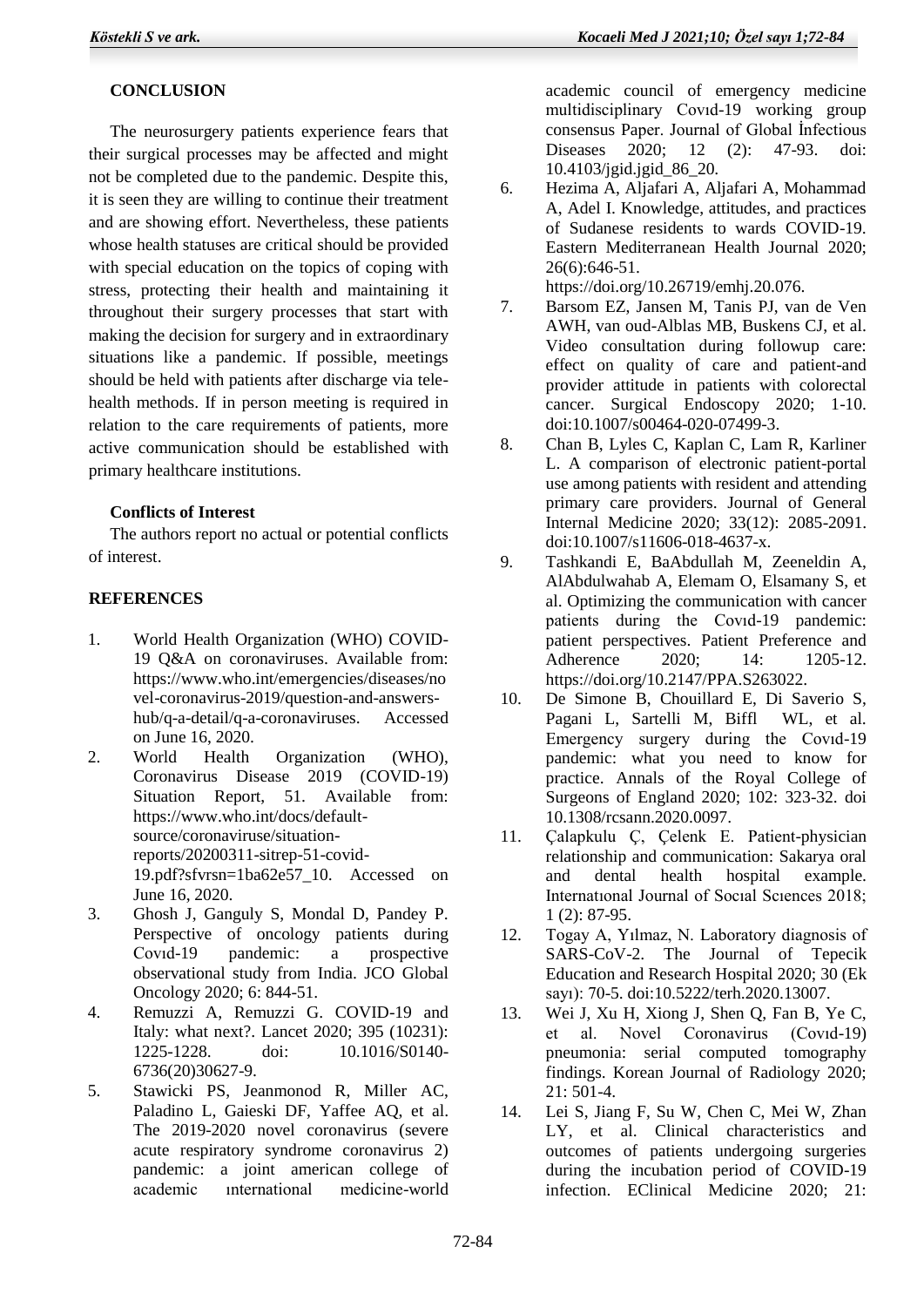100331. doi: 10.1016/j.eclinm.2020.100331.

- 15. Moscote-Salazar LR, Agrawal A. Letter to the editor defensive medicine and the neurosurgeon. rules for success in pandemics (Covıd-19). World Neurosurgery 2020; 140: 473. doi: 10.1016/j.wneu.2020.05.265 .
- 16. Bajunaid K, Alqurashi A, Alatar A, Alkutbi M, Alzahrani AH, Sabbagh AJ, et al. Neurosurgical procedures and safety during the covid-19 pandemic: a case-control multicenter study. World Neurosurgery 2020; 143:179-87.
	- https://doi.org/10.1016/j.wneu.2020.07.093.
- 17. Kondziolka D, Couldwell WT, Rutka JT. Introduction. on pandemics: the impact of COVID-19 on the practice of neurosurgery. Journal of Neurosurgery 2020; 133:1e2. https://doi.org/10.3171/2020.3.JNS201007.
- 18. Moletta L, Sefora Pierobon E, Capovilla G, Costantini M, Salvador R, Merigliano S, et al. International guidelines and recommendations for surgery during COVID-19 pandemic: a systematic review. International Journal of Surgery 2020;79:180- 8. https://doi.org/10.1016/j.ijsu.2020.05.061.
- 19. Köstekli S, Çelik S, Karahan E. The importance of nursing care with tele-health method after discharge of the surgical patient. CASEH 2020; 1 (1): 30-8.
- 20. National Institute for Health and Clinical Excellence (NICE) Guideline. Surgical site infections: prevention and treatment. Availablefrom:https://www.nice.org.uk/guida nce/ng125/resources/surgical-site-infectionsprevention-and-treatment-pdf-

6141660564421. Accessed on June 21, 2020.

- 21. Nindrea RD, Sari NP, Harahapc WA, Haryono SJ, Kusnanto H, Dwiprahasto I, et al. Survey data of Covıd-19 awareness, knowledge, preparedness and related behaviors among breast cancer patients in Indonesia. Data Brief 2020;32(2020):106-45. http://creativecommons.org/licenses/by/4.0/.
- 22. Arpacı I, Karataş K, Baloğlu M. The development and initial tests for the psychometric properties of the COVID-19 Phobia Scale (C19P-S). Personality and Individual Differences, 2020; 164 (2020): 1- 6. https://doi.org/10.1016/j.paid.2020.110108.
- 23. T.R. Presidential COVID-19 Normalization Plan.Availablefrom:https://www.tccb.gov.tr/h aberler/410/119206/-normal-hayata-donusukademe-kademe-baslatacagiz. Accessed on July 01, 2020.
- 24. Jean WC, Ironside NT, Sack KD, Felbaum DR, Syed HR. The impact of Covıd-19 on neurosurgeons and the strategy for triaging

non-emergent operations: a global neurosurgery study. Acta Neurochirurgica (Wien) 2020;162(6):1229-40. doi:10.1007/s00701-020-04342-5.

- 25. Yetkin F. Systemic infections in neurosurgery intensive care units. Turkiye Klinikleri Journal of Neurosurg-Special Topics 2016; 6(1): 113- 20.
- 26. Panciani PP, Saraceno G, Zanin L, Renisi G, Signorini L, Fontanella MM. Letter: Covıd-19 infection affects surgical outcome of chronic subdural hematoma. Neurosurgery 2020; 87: 167-71.

https://doi.org/10.1093/neuros/nyaa140.

- 27. Voisin MR, Oliver K, Farrimond S, Chee T, Arzbaecher J, Kruchko C, et al. Brain tumors and COVID-19: the patient and caregiver experience. Neuro-Oncology Advances 2020; 2(1): 1-16. doi: 10.1093/noajnl/vdaa104.
- 28. Doglietto F, Vezzoli M, Biroli A, Saraceno G, Zanin L, Pertichetti M, et al. Anxiety in neurosurgical patients undergoing nonurgent surgery during the COVID-19 pandemic. Neurosurgical Focus 2020; 49 (2020): Issue 6:1-10.

https://doi.org/10.3171/2020.9.FOCUS20681

- 29. Richard A, Loura N. Covıd-19 and the consequences of isolating the elderly. The Lancet Public Health 2020; 5 (5): 256. doi: 10.1016/ S2468-2667(20)30061-X.
- 30. Istanbul Union of Chambers of Tradesmen and Craftsmen (ISTESOB), Circular No. 144 on Urban and Intercity Passenger Transport. Availablefrom:https://www.istesob.org.tr/wpcontent/uploads/2020/06/144-Nolu-Genelge-02-06-2020-Sehir-Ici-ve-Sehirlerarasi-Yolcu-Tasimaciligi-Hakkinda. pdf. Accessed on October 03, 2020.
- 31. Kayani B, Onochie E, Patil V, Begüm F, Cuthbert R. The effects of Covıd-19 on perioperative morbidity and mortality in patients with hip fractures. The Bone&Joint Journal 2020; 102 (9): 1136-45. doi: 10.1302/0301-620X.102B9.BJJ-2020- 1127.R1.
- 32. Gustafsson UO, Scott MJ, Hubner M, Nygren J, Demartines N, Francis N, et al. Guidelines for perioperative care in elective colorectal surgery: Enhanced Recovery After Surgery (ERAS) Society Recommendations: 2018. World Journal of Surgery 2019; 43(3): 659- 95. doi: 10.1007/s00268-018-4844-y.
- 33. McLean S, Sheikh A, Cresswell K, Nurmatov U, Mukherjee M, Hemmi A, et al. The impact of telehealth care on the quality and safety of care: a systematic overview. PLoS One 2013; 8(8):e71238.